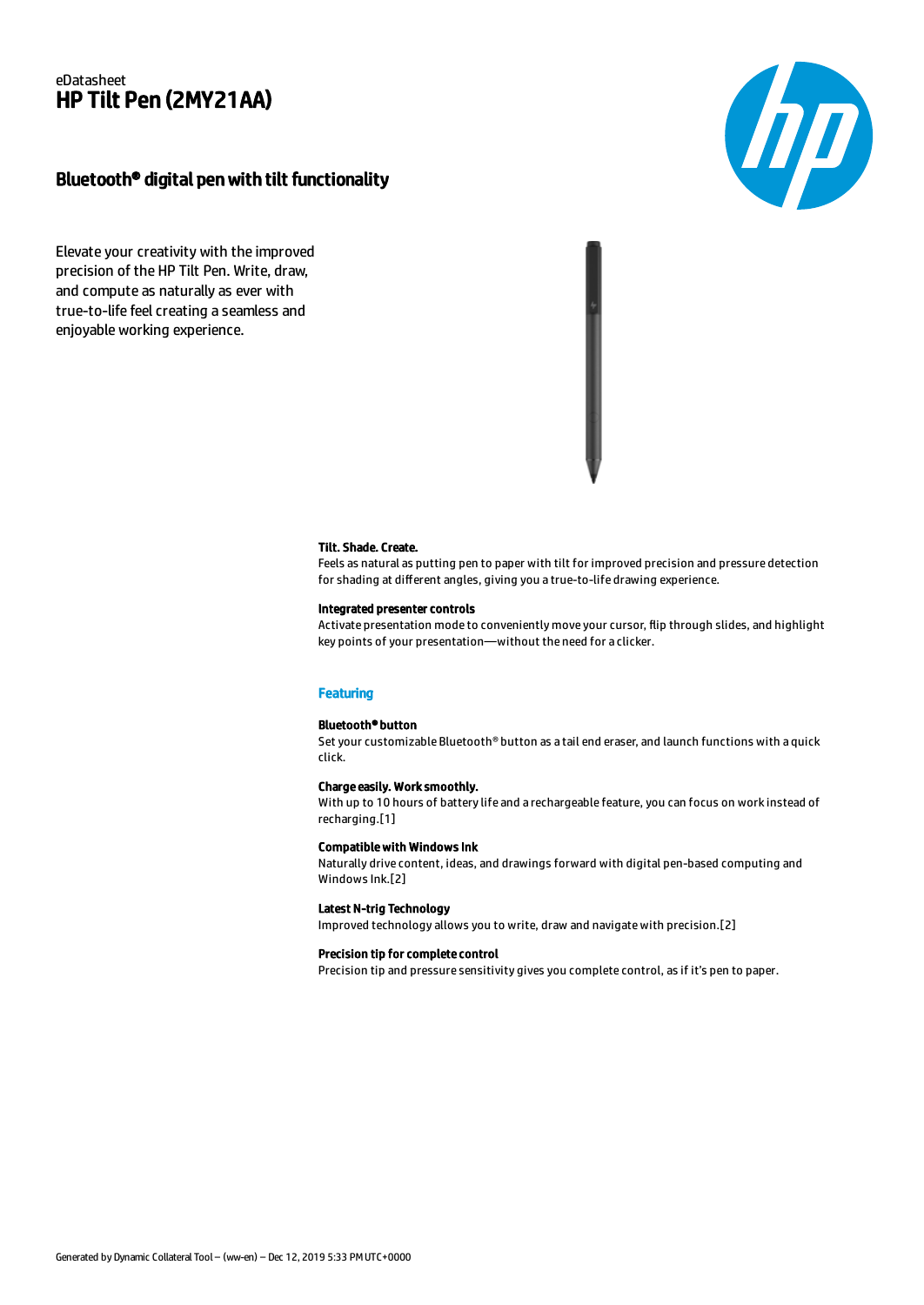# Specifications

| Minimum dimensions ( $W \times D \times H$ ) | 149.5 x 9.5 x 9.5 mm                                                                 |
|----------------------------------------------|--------------------------------------------------------------------------------------|
| Minimum dimensions ( $W \times D \times H$ ) | 5.89 x 0.37 x 0.37 in                                                                |
| Weight                                       | $0.0145$ kg                                                                          |
| Weight                                       | $0.032$ lb                                                                           |
| Package dimensions (W x D x H)               | 215 x 92 x 28 mm                                                                     |
| Package weight                               | $0.092$ kg                                                                           |
| <b>Minimum System Requirements</b>           | Requires system with Windows 10 with ink capability and touch screen with digitizer. |
| Warranty                                     | Peace-of-mind coverage: Rest easy with an HP standard one-year limited warranty.     |
| What's in the box                            | HP Tilt Pen; Quick Start quide; Warranty card; Product notice                        |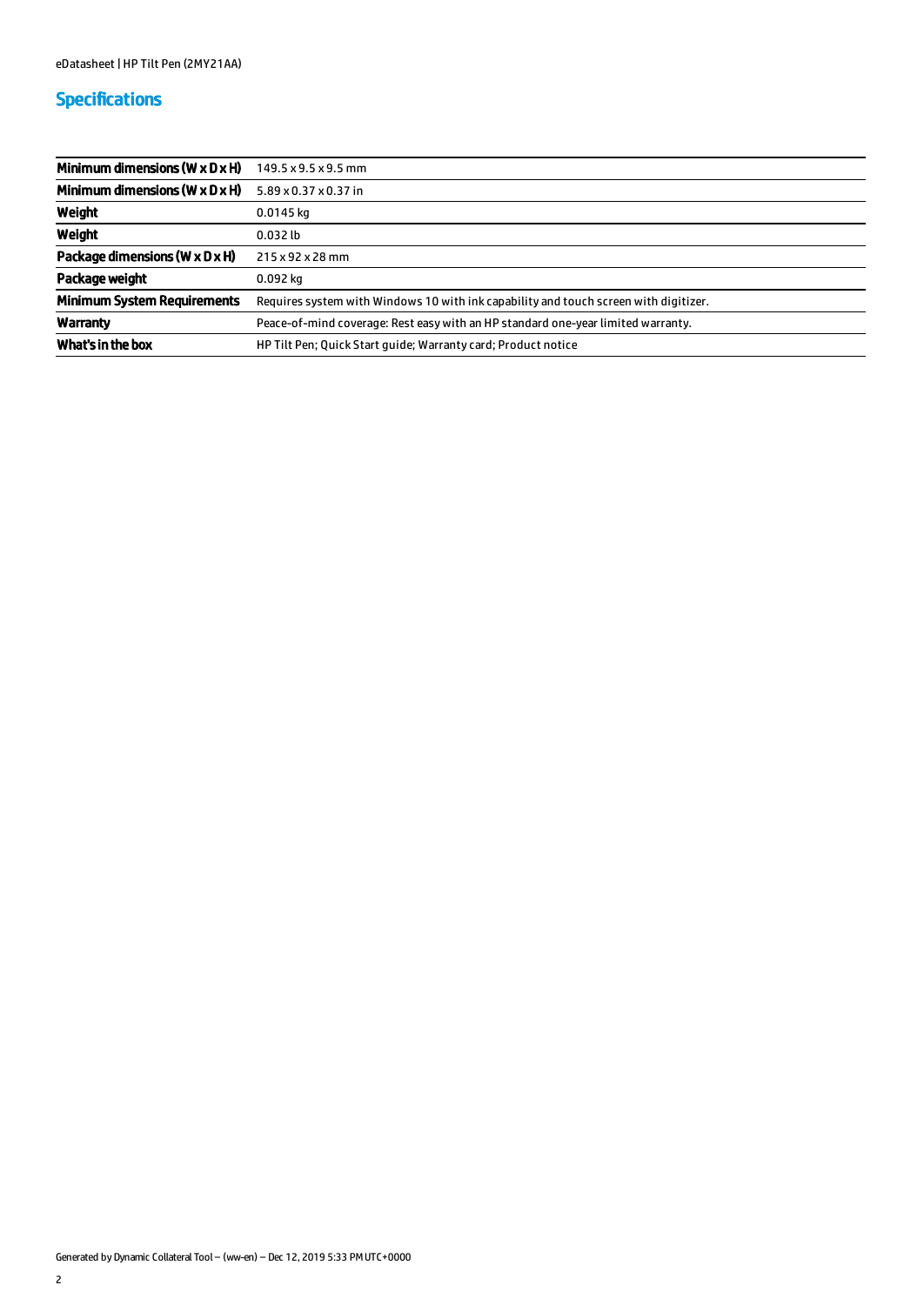eDatasheet | HP Tilt Pen (2MY21AA)

# Accessories and services

No Recommended Accessories and Services